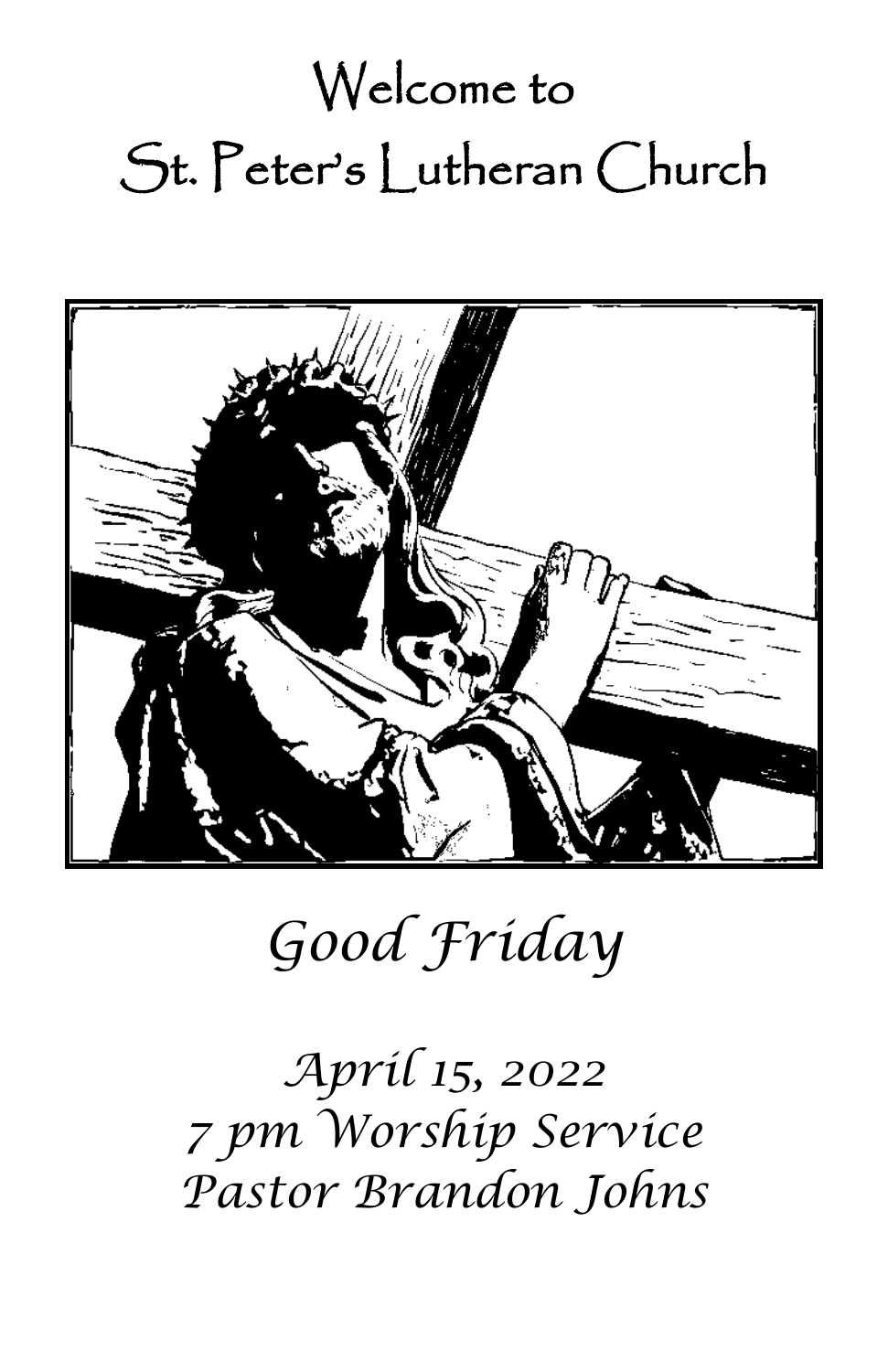# **THE SERVICE BEGINS IN SILENCE**

### Let us pray.

Merciful God, your Son was lifted up on the cross to draw all people to himself. Grant that we who have been born out of his wounded side may at all times find mercy in him, Jesus Christ, our Savior and Lord, who lives and reigns with you and the holy Spirit, one God, now and forever. **Amen.**

# **FIRST READING: Isaiah 52:13--53:12**

 $13$ See, my servant shall prosper; he shall be exalted and lifted up, and shall be very high.  $14$  Just as there were many who were astonished at him —so marred was his appearance, beyond human semblance, and his form beyond that of mortals $-$ <sup>15</sup>so he shall startle many nations; kings shall shut their mouths because of him; for that which had not been told them they shall see and that which they had not heard they shall contemplate.

 $53:1$ Who has believed what we have heard? And to whom has the arm of the LORD been revealed? <sup>2</sup>For he grew up before him like a young plant, and like a root out of dry ground; he had no form or majesty that we should look at him, nothing in his appearance that we should desire him. <sup>3</sup>He was despised and rejected by others; a man of suffering and acquainted with infirmity; and as one from whom others hide their faces he was despised, and we held him of no account. <sup>4</sup>Surely he has borne our infirmities and carried our diseases; yet we accounted him stricken, struck down by God, and afflicted. <sup>5</sup>But he was wounded for our transgressions, crushed for our iniquities; upon him was the punishment that made us whole, and by his bruises we are healed. <sup>6</sup>All we like sheep have gone astray; we have all turned to our own way, and the LORD has laid on him the iniquity of us all.  $7$ He was oppressed, and he was afflicted, yet he did not open his mouth; like a lamb that is led to the slaughter, and like a sheep that before its shearers is silent, so he did not open his mouth. <sup>8</sup>By a perversion of justice he was taken away. Who could have imagined his future? For he was cut off from the land of the living, stricken for the transgression of my people.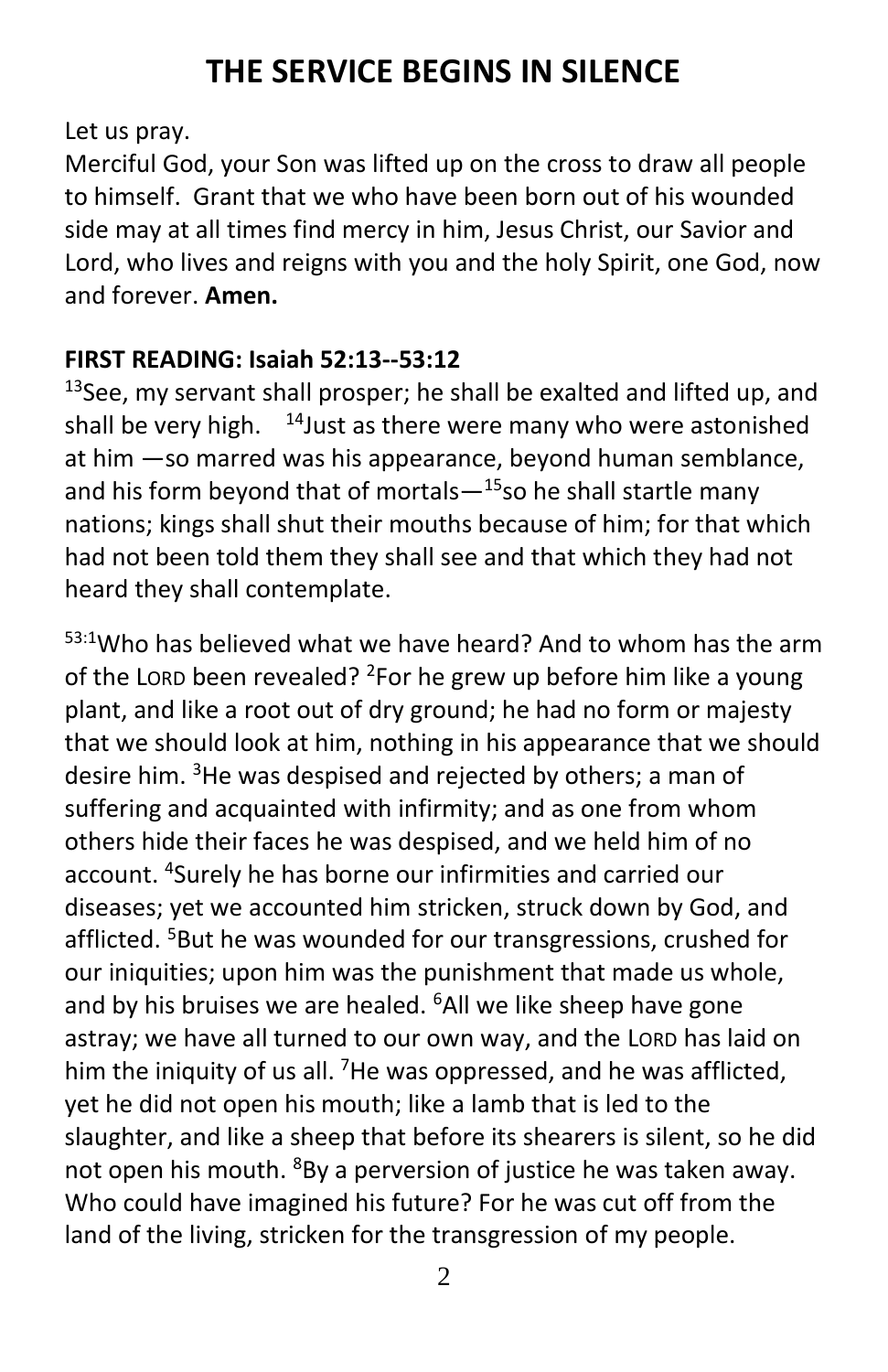$9$ They made his grave with the wicked and his tomb with the rich, although he had done no violence, and there was no deceit in his mouth. <sup>10</sup>Yet it was the will of the LORD to crush him with pain. When you make his life an offering for sin, he shall see his offspring, and shall prolong his days; through him the will of the LORD shall prosper.  $11$ Out of his anguish he shall see light; he shall find satisfaction through his knowledge. The righteous one, my servant, shall make many righteous, and he shall bear their iniquities.

<sup>12</sup>Therefore I will allot him a portion with the great, and he shall divide the spoil with the strong; because he poured out himself to death, and was numbered with the transgressors; yet he bore the sin of many, and made intercession for the transgressors. This is the Word of the Lord. **Thanks be to God.**

# **SECOND READING: Hebrews 4:14-16; 5:7-9**

<sup>14</sup>Since we have a great high priest who has passed through the heavens, Jesus, the Son of God, let us hold fast to our confession. <sup>15</sup>For we do not have a high priest who is unable to sympathize with our weaknesses, but we have one who in every respect has been tested as we are, yet without sin. <sup>16</sup>Let us therefore approach the throne of grace with boldness, so that we may receive mercy and find grace to help in time of need.

<sup>5:7</sup>In the days of his flesh, Jesus offered up prayers and supplications, with loud cries and tears, to the one who was able to save him from death, and he was heard because of his reverent submission. <sup>8</sup>Although he was a Son, he learned obedience through what he suffered; <sup>9</sup>and having been made perfect, he became the source of eternal salvation for all who obey him. This is the Word of the Lord. **Thanks be to God.**

# **GOSPEL: John 18:1--19:42**

The Passion of Our Lord according to John. Glory to you, O Lord. *Due to the length of this reading, we have not printed it in this bulletin. You are directed to follow along in your Bible.*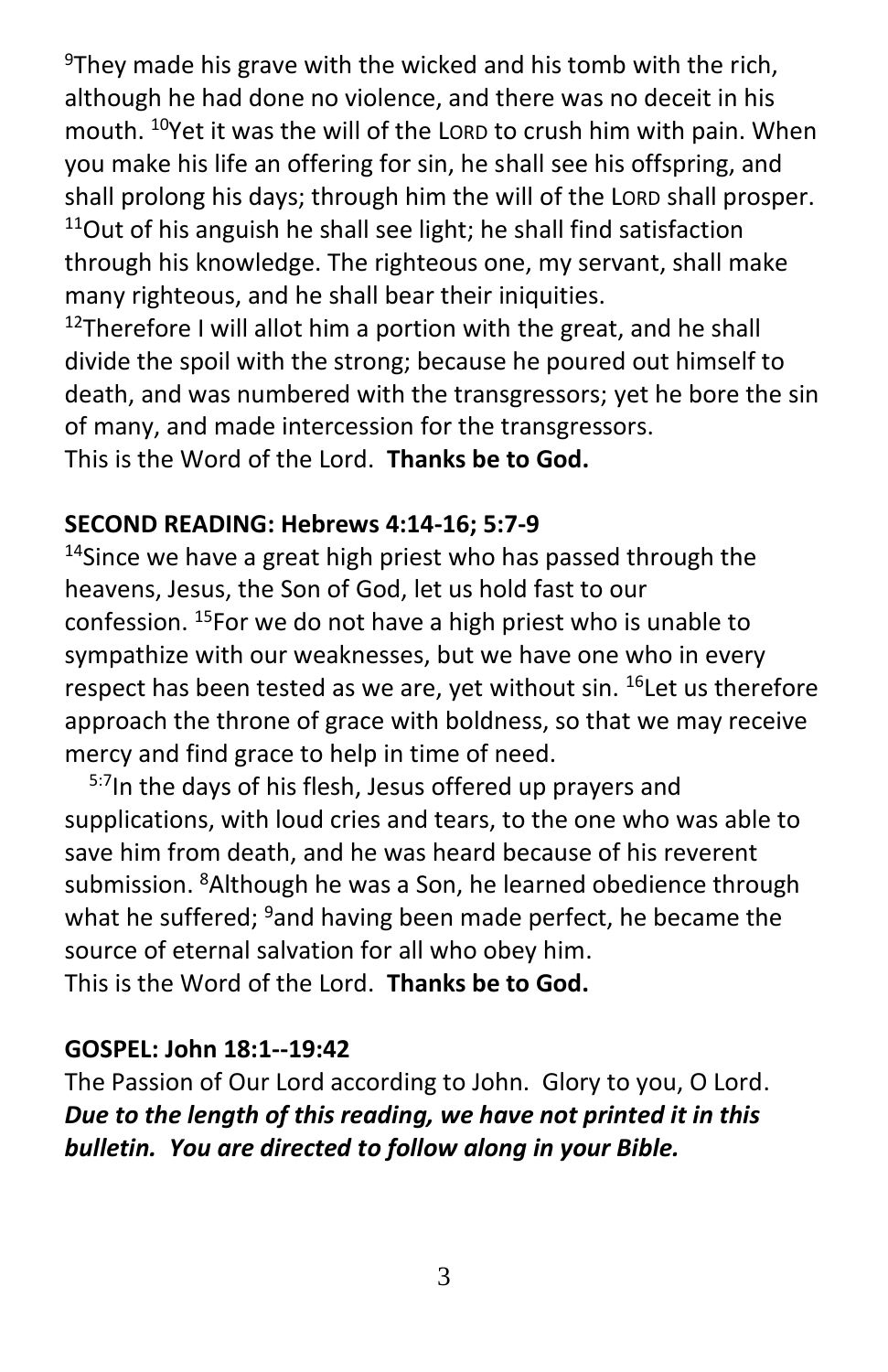**Verses of "Were You There" will be sung at various intervals. It will be played through in its entirety for the first verse and then only an introductory chord thereafter.**



**SERMON**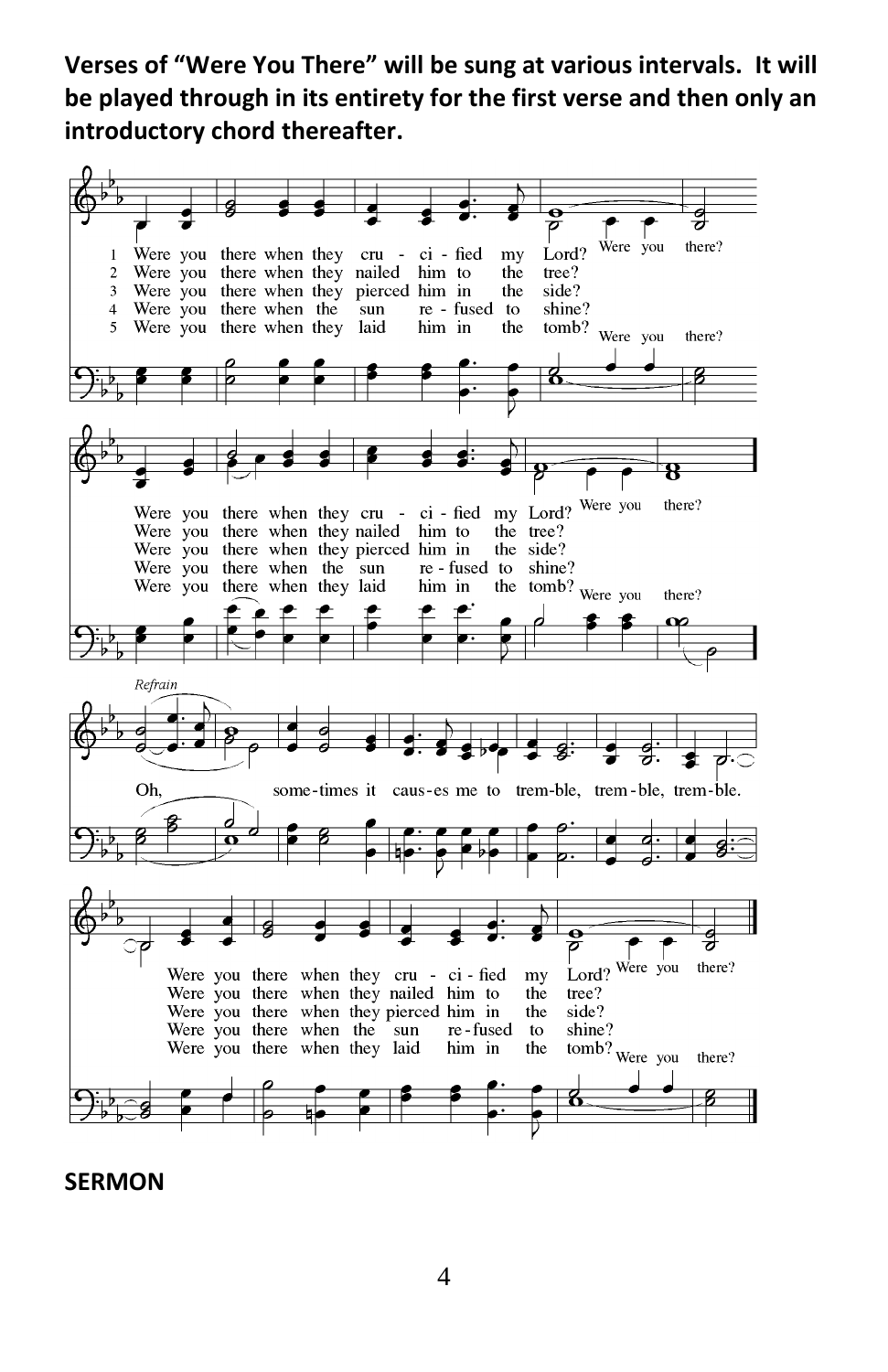**HYMN OF THE DAY: O Sacred Head, Now Wounded** 

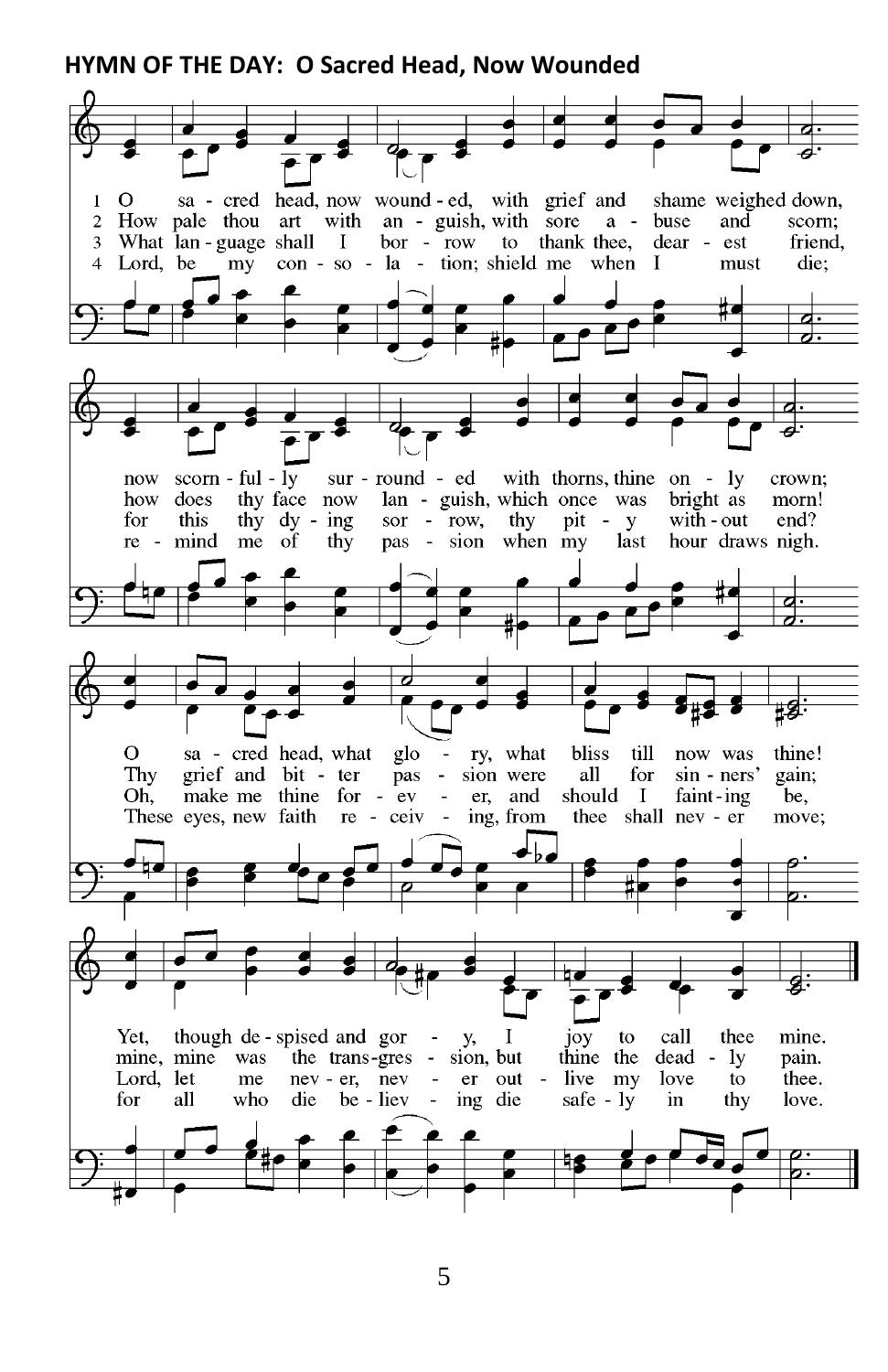# **BIDDING PRAYER**

**A:** Let us pray, brothers and sisters, for the holy church throughout the world.

*Silent prayer.*

**P:** Almighty and eternal God, you have shown your glory to all nations in Jesus Christ.

By your Holy Spirit guide the church and gather it throughout the world. Help it to persevere in faith, proclaim your name, and bring the good news of salvation in Christ to all people. We ask this through Christ our Lord. **Amen.**

**A:** Let us pray for Elizabeth and Kurt our bishops, for Pastor Johns, for all servants of the church, and for all the people of God. *Silent prayer.*

**P:** Almighty and eternal God, your Spirit guides the church and makes it holy. Strengthen and uphold our bishops, pastors, other ministers, and lay leaders. Keep them in health and safety for the good of the church and help each of us in our various vocations to do faithfully the work to which you have called us. We ask this through Christ our Lord. **Amen.**

**A:** Let us pray for those preparing for baptism. *Silent prayer.*

**P:** Almighty and eternal God, you continue to bless the church. Increase the faith and understanding of those preparing for baptism. Give them new birth as your children and keep them in the faith and communion of your holy church. We ask this through Christ our Lord. **Amen.**

**A:** Let us pray for our sisters and brothers who share our faith in Jesus Christ. *Silent prayer.*

**P:** Almighty and eternal God, you give your church unity. Look with favor on all who follow Jesus your Son. Make all the baptized one in the fullness of faith and keep us united in the fellowship of love. We ask this through Christ our Lord. **Amen.**

**A:** Let us pray for the Jewish people the first to hear the word of God. *Silent prayer.*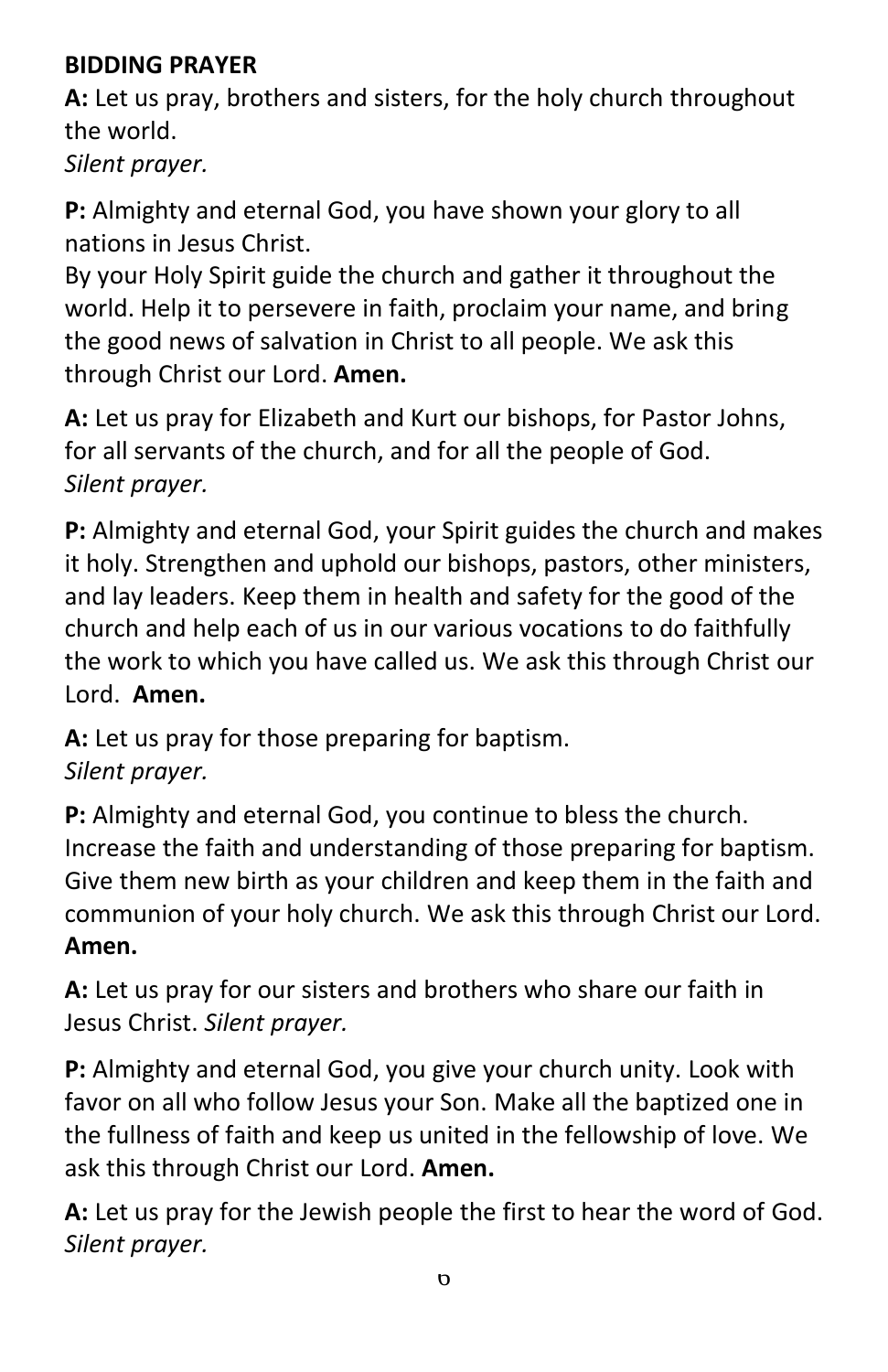**P:** Almighty and eternal God, long ago you gave your promise to Abraham and your teaching to Moses. Hear our prayers that the people you called and elected as your own may receive the fulfillment of the covenant's promises. We ask this through Christ our Lord. **Amen.**

**A:** Let us pray for those who do not share our faith in Jesus Christ. *Silent prayer.*

**P:** Almighty and eternal God, gather into your embrace all those who call out to you under different names. Bring an end to inter-religious strife, and make us more faithful witnesses of the love made known to us in your Son. We ask this through Christ our Lord. **Amen.**

**A:** Let us pray for those who do not believe in God. *Silent prayer.*

**P:** Almighty and eternal God, you created humanity so that all may long to know you and find peace in you. Grant that all may recognize the signs of your love and grace in the world and in the lives of Christians, and gladly acknowledge you as the one true God. We ask this through Christ our Lord. **Amen.**

**A:** Let us pray for God's creation. *Silent prayer.*

**P:** Almighty and eternal God, you are the creator of a magnificent universe. Hold all the worlds in the arms of your care and bring all things to fulfillment in you. We ask this through Christ our Lord. **Amen.**

**A:** Let us pray for those who serve in public office. *Silent prayer.*

**P:** Almighty and eternal God, you are the champion of the poor and oppressed. In your goodness, give wisdom to those in authority, so that all people may enjoy justice, peace, freedom, and a share in the goodness of your creation. We ask this through Christ our Lord. **Amen.**

**A:** Let us pray for those in need. *Silent prayer.*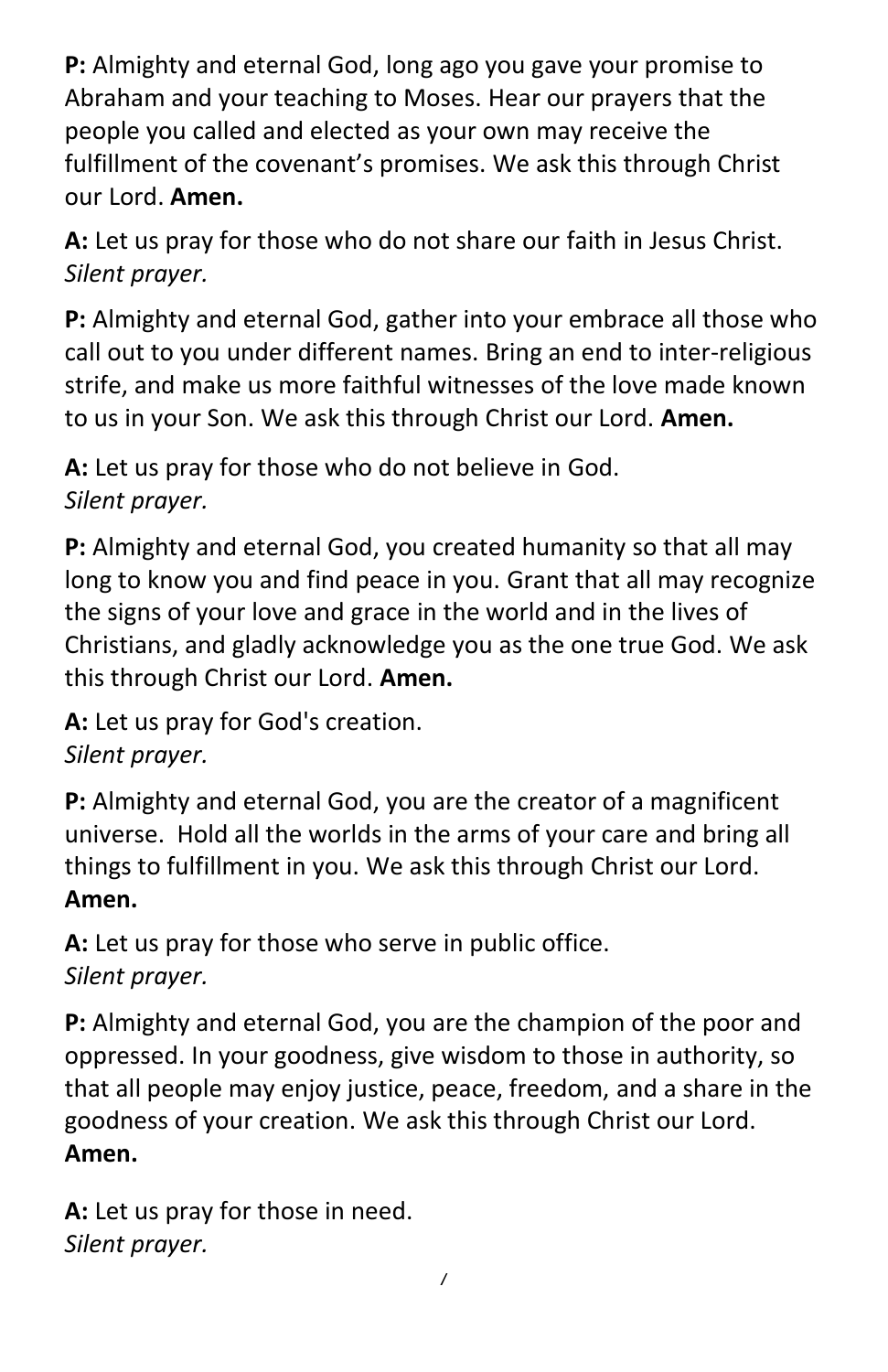**P:** Almighty and eternal God, you give strength to the weary and new courage to those who have lost heart. Heal the sick, comfort the dying, give safety to travelers, free those unjustly deprived of liberty, and deliver your world from falsehood, hunger, and disease. Hear the prayers of all who call on you in any trouble, that they may have the joy of receiving your help in their need. We ask this through Christ our Lord. **Amen.**

**P:** Finally, let us pray for all those things for which our Lord would have us ask,

**Our Father, who art in heaven, hallowed be thy name, thy kingdom come, thy will be done, on earth as it is in heaven. Give us this day our daily bread; and forgive us our trespasses, as we forgive those who trespass against us; and lead us not into temptation, but deliver us from evil. For thine is the kingdom, and the power, and the glory, forever and ever. Amen**

# **PRESENTATION OF THE CROSS**

Behold the life-giving cross,

on which has hung the Savior of the world.

# **Oh, come, let us worship him.**



# **THE SOLEMN REPROACHES**

*During this time or at the end of the service, worshipers may offer a sign of reverence to the cross. Reverencing the cross may include actions such as bowing, kneeling before it for prayer, or holding a cross at home.*

O my people, O my church, what have I done to you, or in what have I offended you? Answer me.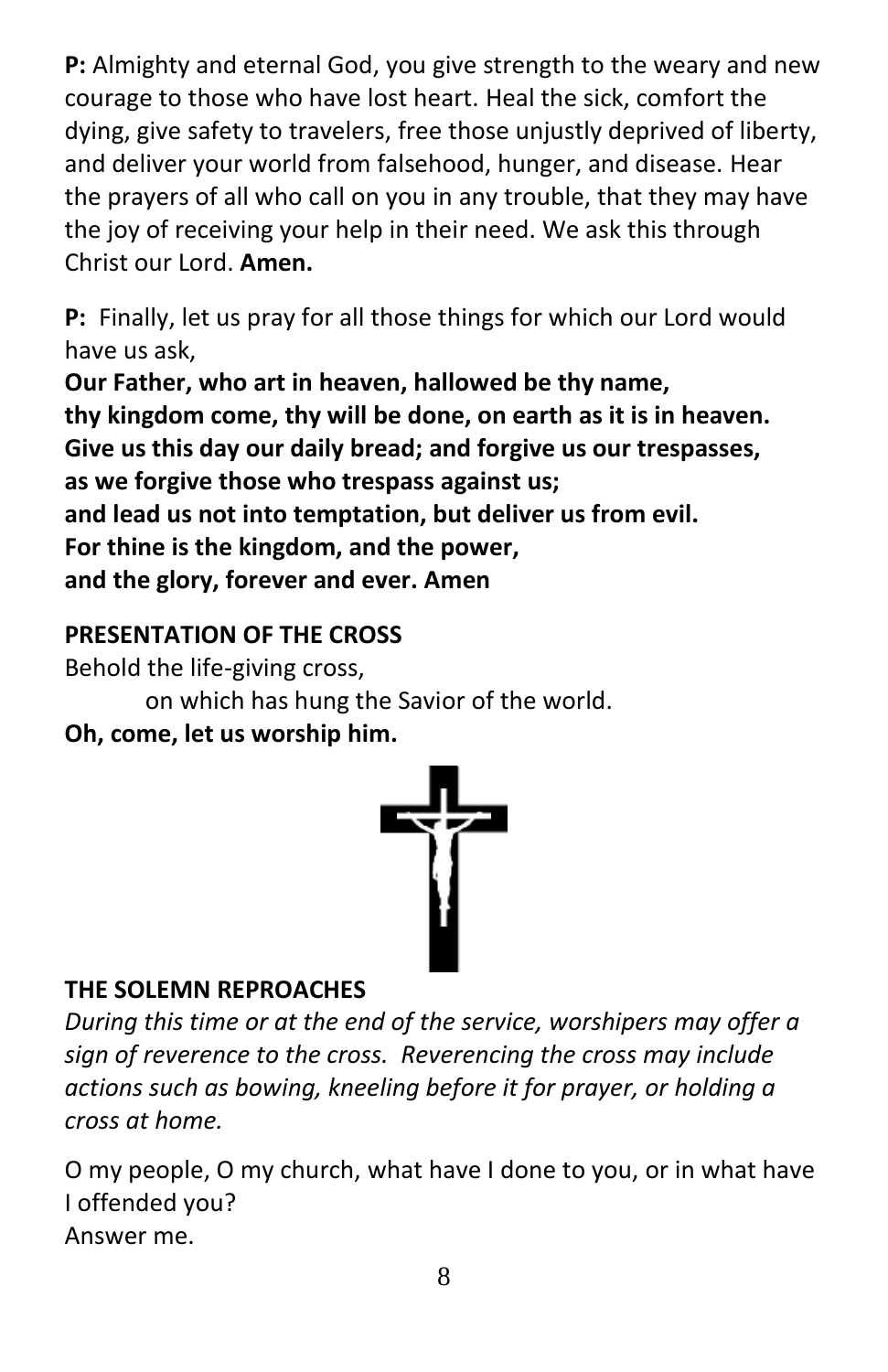I led you out of slavery into freedom and delivered you by the waters of rebirth, but you have prepared a cross for your Savior.

**Holy God, holy and mighty, holy and immortal, have mercy on us.** 

O my people, O my church, what have I done to you? Answer me.

Forty years I led you through the desert, feeding you with manna on the way; I saved you from the time of trial and gave you my body, the bread of heaven, but you have prepared a cross for your Savior. **Holy God, holy and mighty, holy and immortal, have mercy on us.**

O my people, O my church, what have I done to you? Answer me.

I led you on your way in a pillar of cloud and fire, but you led me to the judgment hall of Pilate; I guided you with the light of the Holy Spirit, but you have prepared a cross for your Savior.

# **Holy God, holy and mighty, holy and immortal, have mercy on us.**

O my people, O my church, what have I done to you? Answer me.

I planted you as my fairest vine, but you have brought forth bitter fruit; I made you branches of the vine and never left your side, but you have prepared a cross for your Savior.

# **Holy God, holy and mighty, holy and immortal, have mercy on us.**

O my people, O my church, what more could I have done for you? Answer me.

I poured out saving water from the rock, but you gave me vinegar to drink; I poured out my life and gave you the new covenant in my blood, but you have prepared a cross for your Savior.

# **Holy God, holy and mighty, holy and immortal, have mercy on us.**

O my people, O my church, what more could I have done for you? Answer me.

I gave you a royal scepter, but you gave me a crown of thorns; I gave you the kingdom and crowned you with eternal life, but you have prepared a cross for your Savior.

**Holy God, holy and mighty, holy and immortal, have mercy on us.**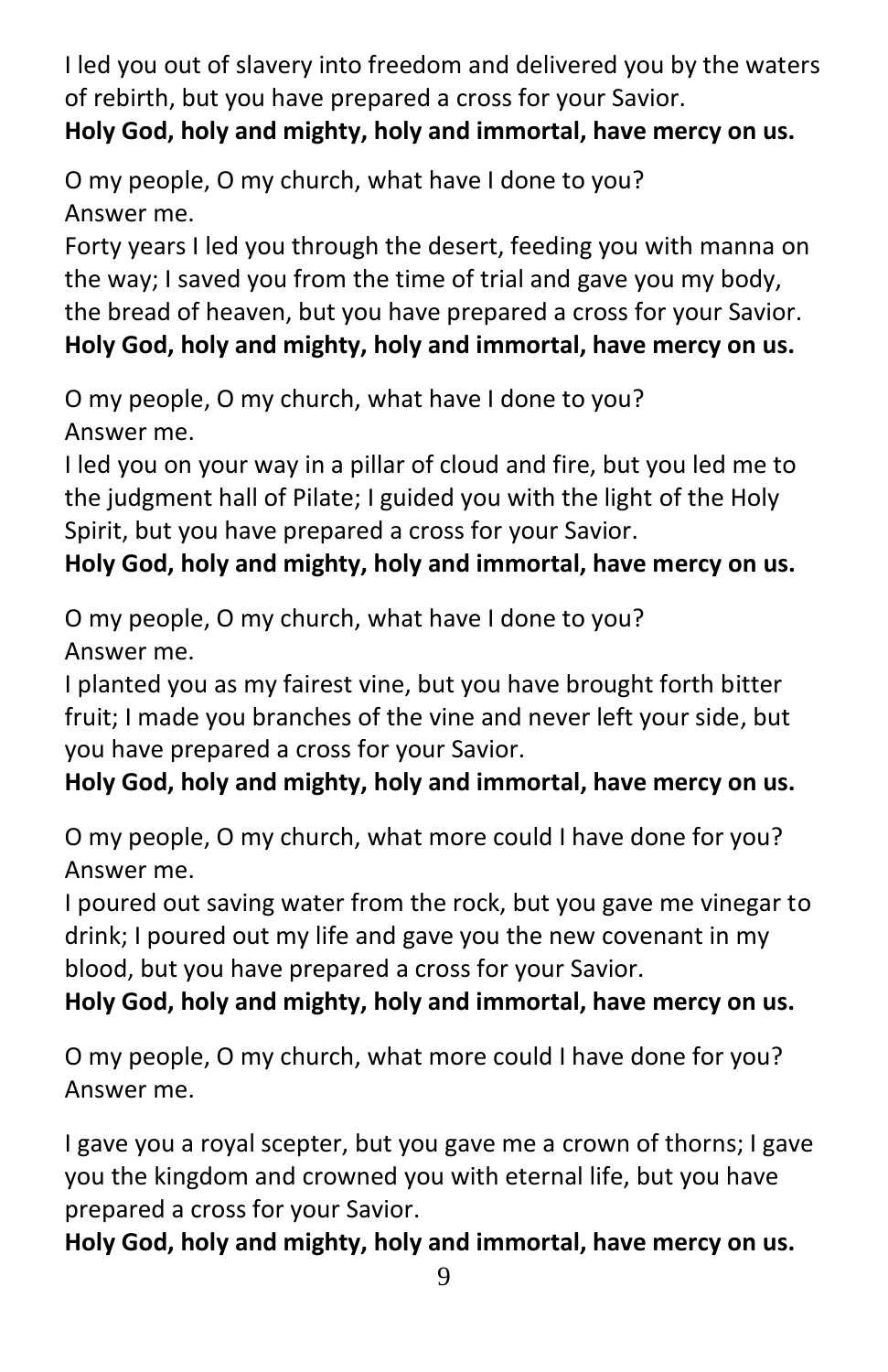O my people, O my church, what more could I have done for you? Answer me.

I struck down your enemies, but you struck my head with a reed; I gave you my peace, but you draw the sword in my name, and you have prepared a cross for your Savior.

# **Holy God, holy and mighty, holy and immortal, have mercy on us.**

O my people, O my church, what more could I have done for you? Answer me.

I opened the waters to lead you to the promised land, but you opened my side with a spear; I washed your feet as a sign of my love, but you have prepared a cross for your Savior.

# **Holy God, holy and mighty, holy and immortal, have mercy on us.**

O my people, O my church, what more could I have done for you? Answer me.

I lifted you up to the heights, but you lifted me high on a cross; I raised you from death and prepared for you the tree of life, but you have prepared a cross for your Savior.

# **Holy God, holy and mighty, holy and immortal, have mercy on us.**

O my people, O my church, what more could I have done for you? Answer me.

I grafted you into my people Israel, but you made them scapegoats for your own guilt, and you have prepared a cross for your Savior.

# **Holy God, holy and mighty, holy and immortal, have mercy on us.**

O my people, O my church, what more could I have done for you? Answer me.

I came to you in the least of your brothers and sisters, but I was hungry and you gave me no food, thirsty and you gave me no drink, a stranger and you did not welcome me, naked and you did not clothe me, sick and in prison and you did not visit me, and you have prepared a cross for your Savior.

# **Holy God, holy and mighty, holy and immortal, have mercy on us.**

We adore you, O Christ, and we bless you.

**By your holy cross, you have redeemed the world.**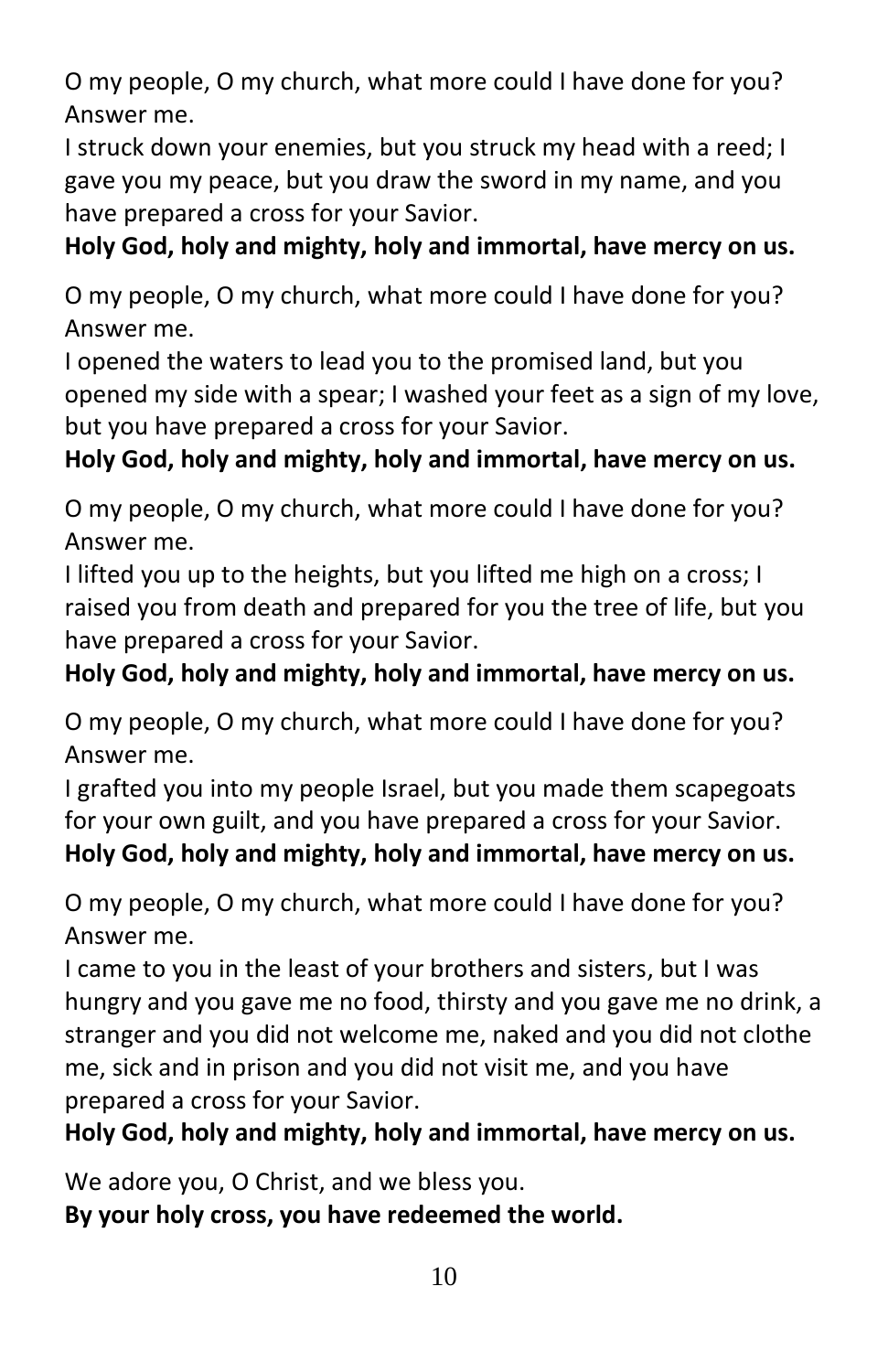### *We proclaim the triumph of the cross:*

#### **There in God's Garden** ℴ Wis There God's den stands the Tree of dom,  $\mathbf{1}$ in gar  $\overline{\phantom{a}}$ "Our Sav ior!" Its Je name that says.  $\overline{c}$ name is  $\overline{a}$ sus. 3 Thorns not its own are tan - gled in its  $f_{\rm O}$ liage:  $\overline{\mathbf{A}}$ See how its branch - es reach to us in wel come; ø the heal - ing of whose leaves hold forth the na tions: There its branch es see the scars of suf f'ring; on  $our$ greed has starved it. our de - spite has choked it. Voice "Come hear what the says, to me, ye wea ry! c ಕ Tree Tree all of all knowl edge, of com see there the ten drils of  $our$ hu - man Yet, lives! grief  $de$ look! it its has not Give all me your sick ness. give me your Ā  $\overline{\bf \infty}$ pas Tree of all beau sion. ty. self hood feed on its life blood. stroyed fire con sumed it. it nor give ing." sor row, 1 will bless 8

*This concludes the service. Depart in the peace won for you on the cross. You may also stay and meditate or pray from home as long as you feel moved to do so.*